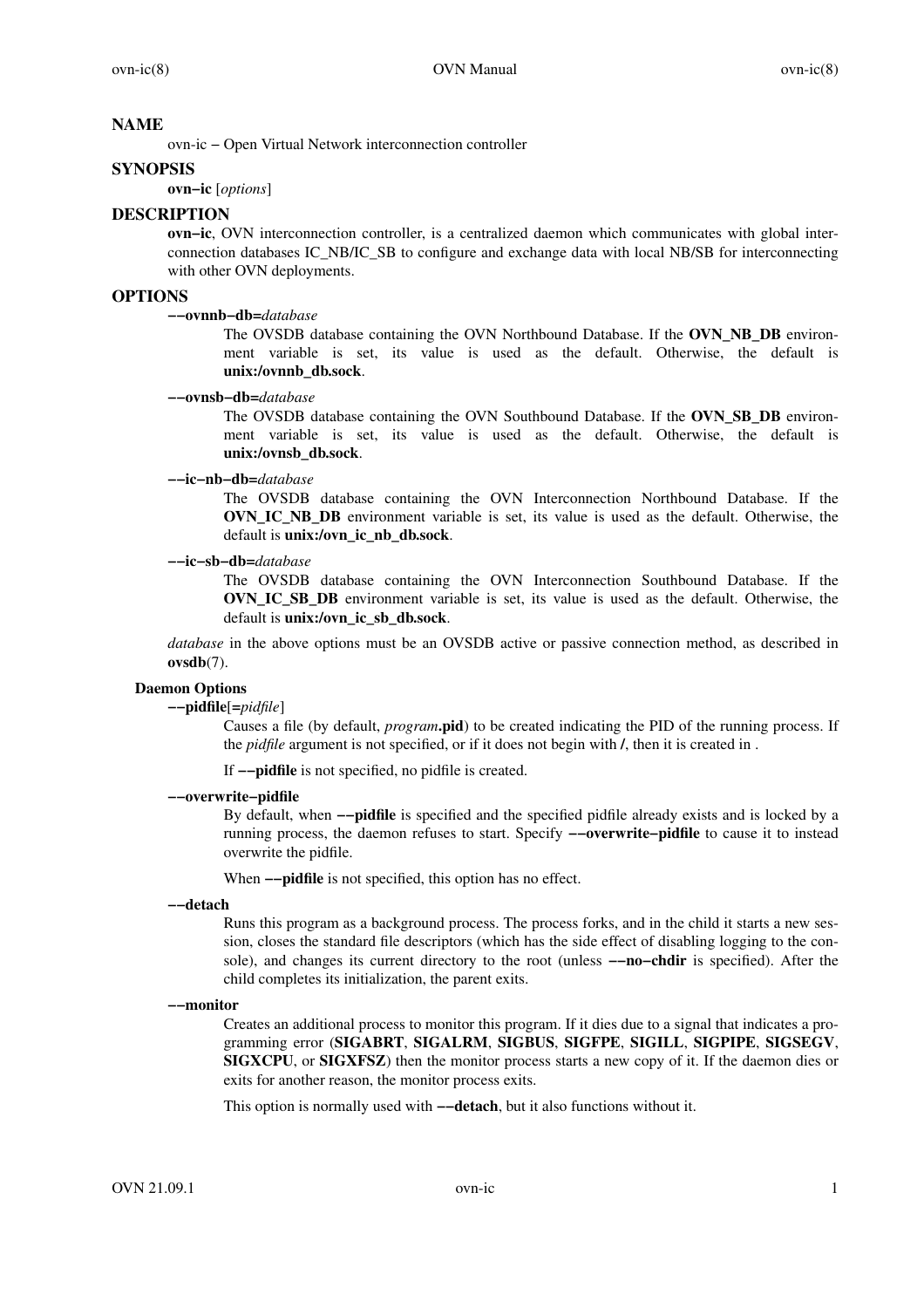#### **−−no−chdir**

By default, when **−−detach** is specified, the daemon changes its current working directory to the root directory after it detaches. Otherwise, invoking the daemon from a carelessly chosen directory would prevent the administrator from unmounting the file system that holds that directory.

Specifying **−−no−chdir** suppresses this behavior, preventing the daemon from changing its current working directory. This may be useful for collecting core files, since it is common behavior to write core dumps into the current working directory and the root directory is not a good directory to use.

This option has no effect when **−−detach** is not specified.

#### **−−no−self−confinement**

By default this daemon will try to self-confine itself to work with files under well-known directories determined at build time. It is better to stick with this default behavior and not to use this flag unless some other Access Control is used to confine daemon. Note that in contrast to other access control implementations that are typically enforced from kernel-space (e.g. DAC or MAC), selfconfinement is imposed from the user-space daemon itself and hence should not be considered as a full confinement strategy, but instead should be viewed as an additional layer of security.

**−−user=***user***:***group*

Causes this program to run as a different user specified in *user***:***group*, thus dropping most of the root privileges. Short forms *user* and **:***group* are also allowed, with current user or group assumed, respectively. Only daemons started by the root user accepts this argument.

On Linux, daemons will be granted **CAP\_IPC\_LOCK** and **CAP\_NET\_BIND\_SERVICES** before dropping root privileges. Daemons that interact with a datapath, such as **ovs−vswitchd**, will be granted three additional capabilities, namely **CAP\_NET\_ADMIN**, **CAP\_NET\_BROAD-CAST** and **CAP\_NET\_RAW**. The capability change will apply even if the new user is root.

On Windows, this option is not currently supported. For security reasons, specifying this option will cause the daemon process not to start.

# **Logging Options**

# **−v**[*spec*]

**−−verbose=**[*spec*]

Sets logging levels. Without any *spec*, sets the log level for every module and destination to **dbg**. Otherwise, *spec* is a list of words separated by spaces or commas or colons, up to one from each category below:

- A valid module name, as displayed by the **vlog/list** command on **ovs−appctl**(8), limits the log level change to the specified module.
- **syslog**, **console**, or **file**, to limit the log level change to only to the system log, to the console, or to a file, respectively. (If **−−detach** is specified, the daemon closes its standard file descriptors, so logging to the console will have no effect.)

On Windows platform, **syslog** is accepted as a word and is only useful along with the **−−syslog−target** option (the word has no effect otherwise).

**off**, **emer**, **err**, **warn**, **info**, or **dbg**, to control the log level. Messages of the given severity or higher will be logged, and messages of lower severity will be filtered out. **off** filters out all messages. See **ovs−appctl**(8) for a definition of each log level.

Case is not significant within *spec*.

Regardless of the log levels set for **file**, logging to a file will not take place unless **−−log−file** is also specified (see below).

For compatibility with older versions of OVS, **any** is accepted as a word but has no effect.

**−v**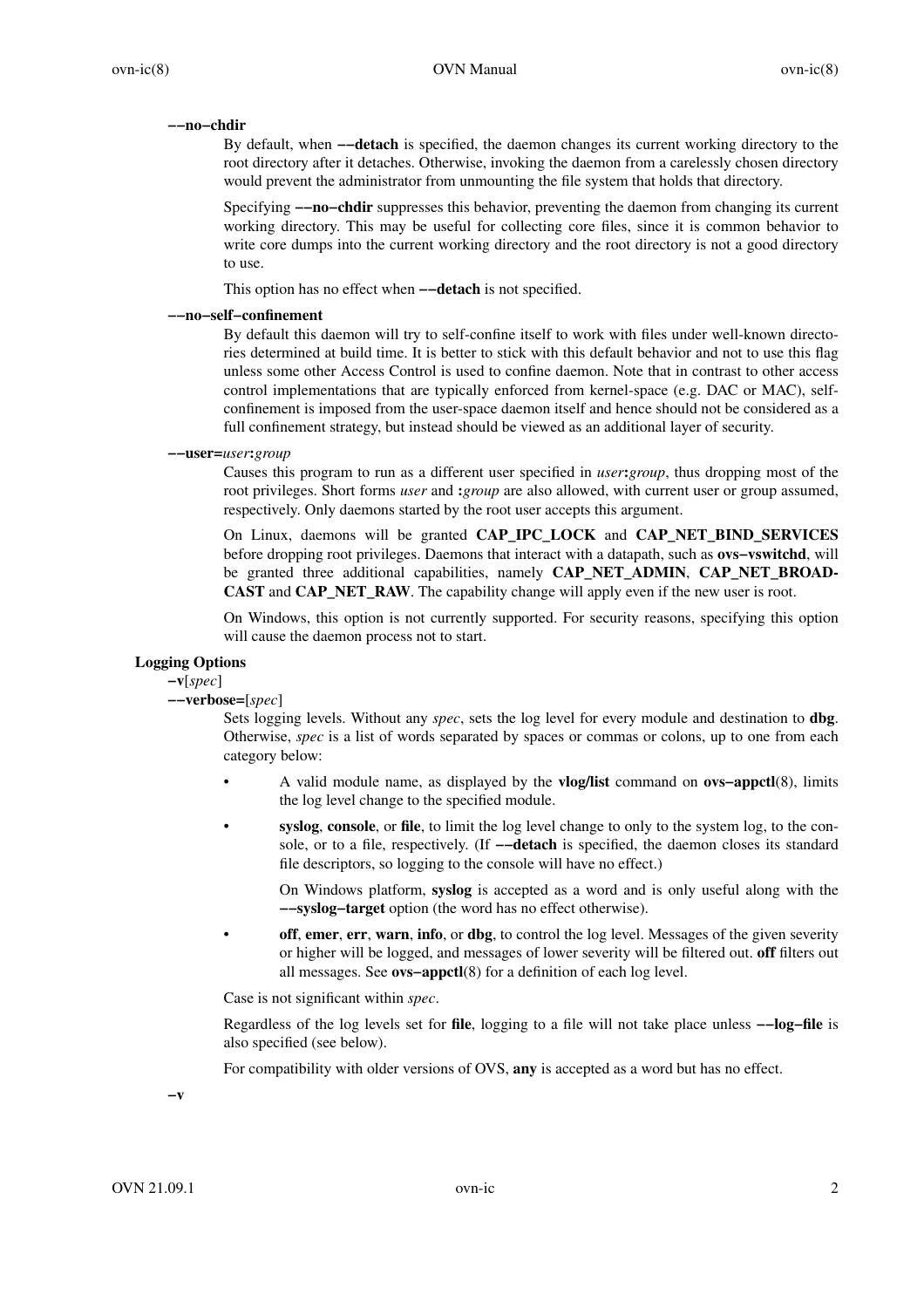#### **−−verbose**

Sets the maximum logging verbosity level, equivalent to **−−verbose=dbg**.

### **−vPATTERN:***destination***:***pattern*

### **−−verbose=PATTERN:***destination***:***pattern*

Sets the log pattern for *destination* to *pattern*. Refer to **ovs−appctl**(8) for a description of the valid syntax for *pattern*.

# **−vFACILITY:***facility*

### **−−verbose=FACILITY:***facility*

Sets the RFC5424 facility of the log message. *facility* can be one of **kern**, **user**, **mail**, **daemon**, **auth**, **syslog**, **lpr**, **news**, **uucp**, **clock**, **ftp**, **ntp**, **audit**, **alert**, **clock2**, **local0**, **local1**, **local2**, **local3**, **local4**, **local5**, **local6** or **local7**. If this option is not specified, **daemon** is used as the default for the local system syslog and **local0** is used while sending a message to the target provided via the **−−syslog−target** option.

#### **−−log−file**[**=***file*]

Enables logging to a file. If *file* is specified, then it is used as the exact name for the log file. The default log file name used if *file* is omitted is **/usr/local/var/log/ovn/***program***.log**.

### **−−syslog−target=***host***:***port*

Send syslog messages to UDP *port* on *host*, in addition to the system syslog. The *host* must be a numerical IP address, not a hostname.

# **−−syslog−method=***method*

Specify *method* as how syslog messages should be sent to syslog daemon. The following forms are supported:

- **libc**, to use the libc **syslog()** function. Downside of using this options is that libc adds fixed prefix to every message before it is actually sent to the syslog daemon over **/dev/log** UNIX domain socket.
- **unix:***file*, to use a UNIX domain socket directly. It is possible to specify arbitrary message format with this option. However, **rsyslogd 8.9** and older versions use hard coded parser function anyway that limits UNIX domain socket use. If you want to use arbitrary message format with older **rsyslogd** versions, then use UDP socket to localhost IP address instead.
- **udp:***ip***:***port*, to use a UDP socket. With this method it is possible to use arbitrary message format also with older **rsyslogd**. When sending syslog messages over UDP socket extra precaution needs to be taken into account, for example, syslog daemon needs to be configured to listen on the specified UDP port, accidental iptables rules could be interfering with local syslog traffic and there are some security considerations that apply to UDP sockets, but do not apply to UNIX domain sockets.
- null, to discard all messages logged to syslog.

The default is taken from the **OVS\_SYSLOG\_METHOD** environment variable; if it is unset, the default is **libc**.

# **PKI Options**

PKI configuration is required in order to use SSL for the connections to the Northbound and Southbound databases.

# **−p** *privkey.pem*

**−−private−key=***privkey.pem*

Specifies a PEM file containing the private key used as identity for outgoing SSL connections.

**−c** *cert.pem*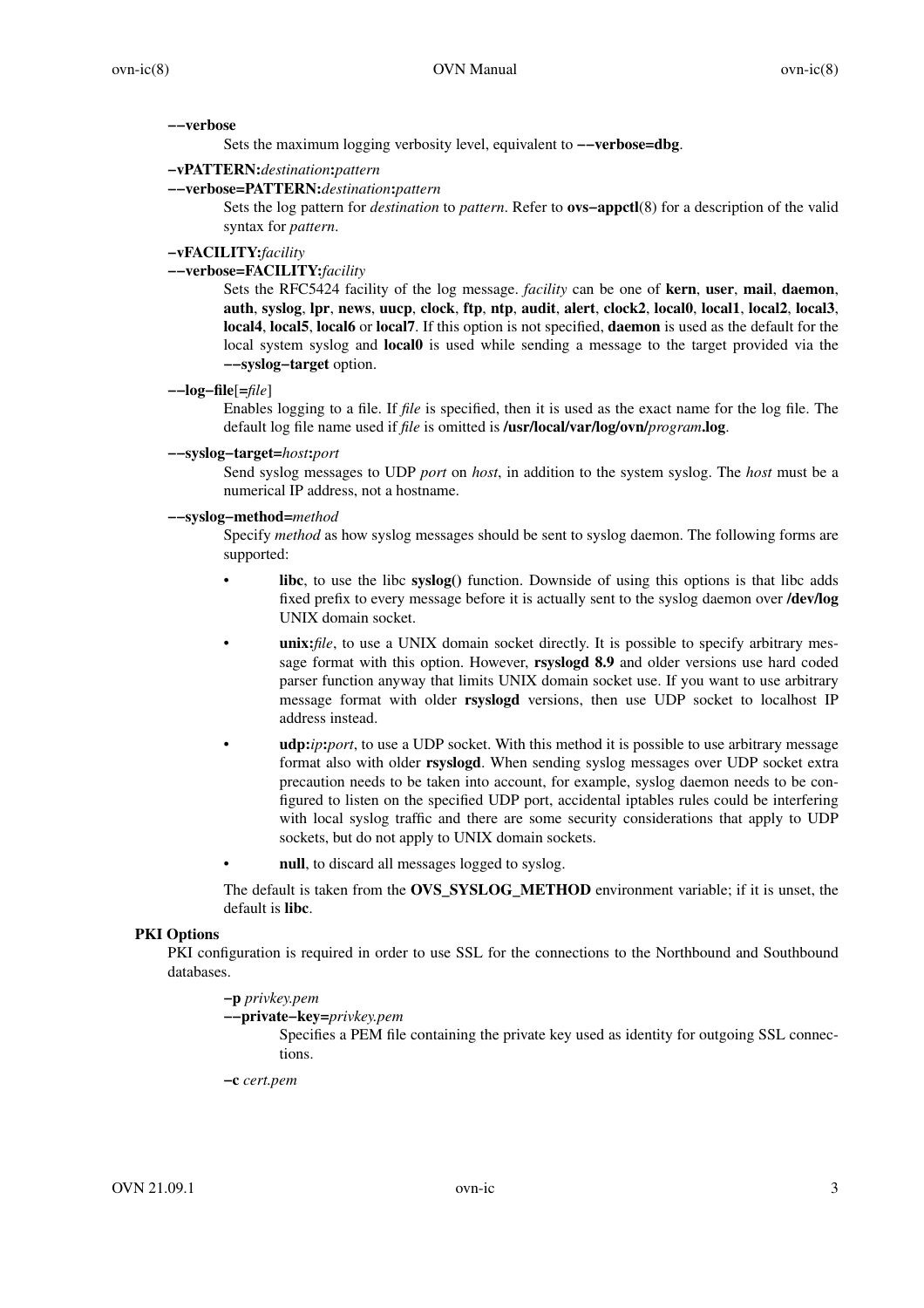### **−−certificate=***cert.pem*

Specifies a PEM file containing a certificate that certifies the private key specified on **−p** or **−−private−key** to be trustworthy. The certificate must be signed by the certificate authority (CA) that the peer in SSL connections will use to verify it.

#### **−C** *cacert.pem*

#### **−−ca−cert=***cacert.pem*

Specifies a PEM file containing the CA certificate for verifying certificates presented to this program by SSL peers. (This may be the same certificate that SSL peers use to verify the certificate specified on **−c** or **−−certificate**, or it may be a different one, depending on the PKI design in use.)

# **−C none**

# **−−ca−cert=none**

Disables verification of certificates presented by SSL peers. This introduces a security risk, because it means that certificates cannot be verified to be those of known trusted hosts.

#### **Other Options**

## **−−unixctl=***socket*

Sets the name of the control socket on which *program* listens for runtime management commands (see *RUNTIME MANAGEMENT COMMANDS,* below). If *socket* does not begin with **/**, it is interpreted as relative to.If **−−unixctl** is not used at all, the default socket is **/***program***.***pid***.ctl**, where *pid* is *program*'s process ID.

On Windows a local named pipe is used to listen for runtime management commands. A file is created in the absolute path as pointed by *socket* or if **−−unixctl** is not used at all, a file is created as *program* in the configured *OVS\_RUNDIR* directory. The file exists just to mimic the behavior of a Unix domain socket.

Specifying **none** for *socket* disables the control socket feature.

#### **−h**

**−−help** Prints a brief help message to the console.

#### **−V**

**−−version**

Prints version information to the console.

# **RUNTIME MANAGEMENT COMMANDS**

**ovs−appctl** can send commands to a running **ovn−ic** process. The currently supported commands are described below.

- **exit** Causes **ovn−ic** to gracefully terminate.
- **pause** Pauses the ovn-ic operation from processing any database changes. This will also instruct ovn-ic to drop any lock on SB DB.
- **resume** Resumes the ovn-ic operation to process database contents. This will also instruct ovnnorthd to aspire for the lock on SB DB.

#### **is−paused**

Returns "true" if ovn-ic is currently paused, "false" otherwise.

**status** Prints this server's status. Status will be "active" if ovn-ic has acquired OVSDB lock on SB DB, "standby" if it has not or "paused" if this instance is paused.

# **ACTIVE-STANDBY FOR HIGH AVAILABILITY**

You may run **ovn−ic** more than once in an OVN deployment. When connected to a standalone or clustered DB setup, OVN will automatically ensure that only one of them is active at a time. If multiple instances of **ovn−ic** are running and the active **ovn−ic** fails, one of the hot standby instances of **ovn−ic** will